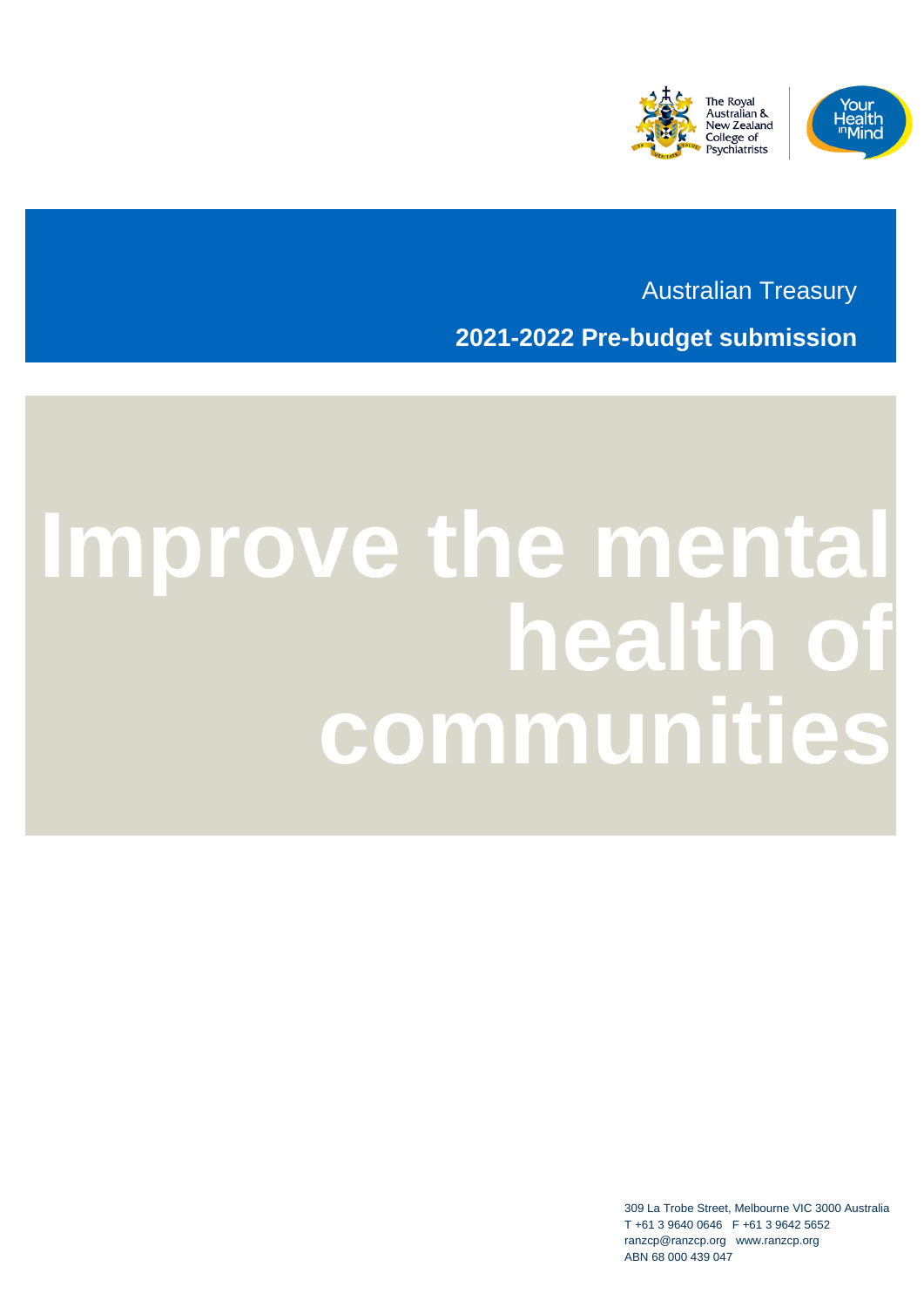## **About the Royal Australian and New Zealand College of Psychiatrists**

The Royal Australian and New Zealand College of Psychiatrists (RANZCP) is a membership organisation that prepares doctors to be medical specialists in the field of psychiatry, supports and enhances clinical practice, advocates for people affected by mental illness and advises governments on mental health care. The RANZCP is the peak body representing psychiatrists in Australia and New Zealand and, as a bi-national college, has strong ties with associations in the Asia-Pacific region.

The RANZCP has almost 7000 members including around 5100 qualified psychiatrists and more than 1800 members who are training to qualify as psychiatrists. Psychiatrists are clinical leaders in the provision of mental health care in the community and use a range of evidence-based treatments to support a person in their journey of recovery.

The RANZCP has prepared its pre-budget submission in consultation with many of our members, including key RANZCP committees comprising psychiatrists, trainees and people in the community who provide their lived experience perspective.

## **Executive Summary**

The RANZCP acknowledges the Government's focus on mental health is a once-in-generation opportunity to reform Australia's mental health system so that it meets the needs of all people living in Australia. We want to see people living with mental illness having access to a range of services which meet their needs, so that they can fulfill their potential and improve their quality of life.

In recent years, there have been many overlapping processes and inquiries relating to Australia's mental health system, so much so that the Government announced the Select Committee into Mental Health and Suicide Prevention to inquire into the findings. The Productivity Commission Inquiry Report into Mental Health, the Report of the National Suicide Prevention Adviser, the National Mental Health Workforce Strategy, the Aged Care and Disability Royal Commissions, along with other reviews and events relating to the mental health system and the COVID-19 pandemic, all contribute to our understanding of what needs to change in order to protect the wellbeing of people living in Australia. Whilst we commend the Government for committing further energy to the Select Committee inquiry, we urge them to move forward, take assertive action, and commit to funding the processes necessary for sweeping reform.

The Productivity Commission makes a number of recommendations the RANZCP would like to see implemented. Notwithstanding the urgent need for novel and bold solutions to address current major system weaknesses, the RANZCP acknowledges that achieving a fundamental reshaping of our mental health system will require a long-term commitment, strong planning, and co-operation across public, private, government and not-for-profit sectors, and with community members. Further, there must be an adequate workforce to implement these changes.

This submission identifies solutions and opportunities to improve the mental health of the community through strengthening the mental health workforce, improving the accessibility of services, enhancing person-centred care, focusing on suicide prevention, ensuring older adults receive high-quality care and delivering evidence-based care.

## **Recommendations**

#### *1. Workforce*

- Provide funding to develop a national initiative to increase the number of psychiatrists, with a focus on addressing maldistribution and in subspecialties with significant shortages.
- Provide funding of \$2,000,000 over three years to enable the RANZCP to enhance the Psychiatry Interest Forum (PIF) program (a highly effective recruitment into psychiatry introductory program) to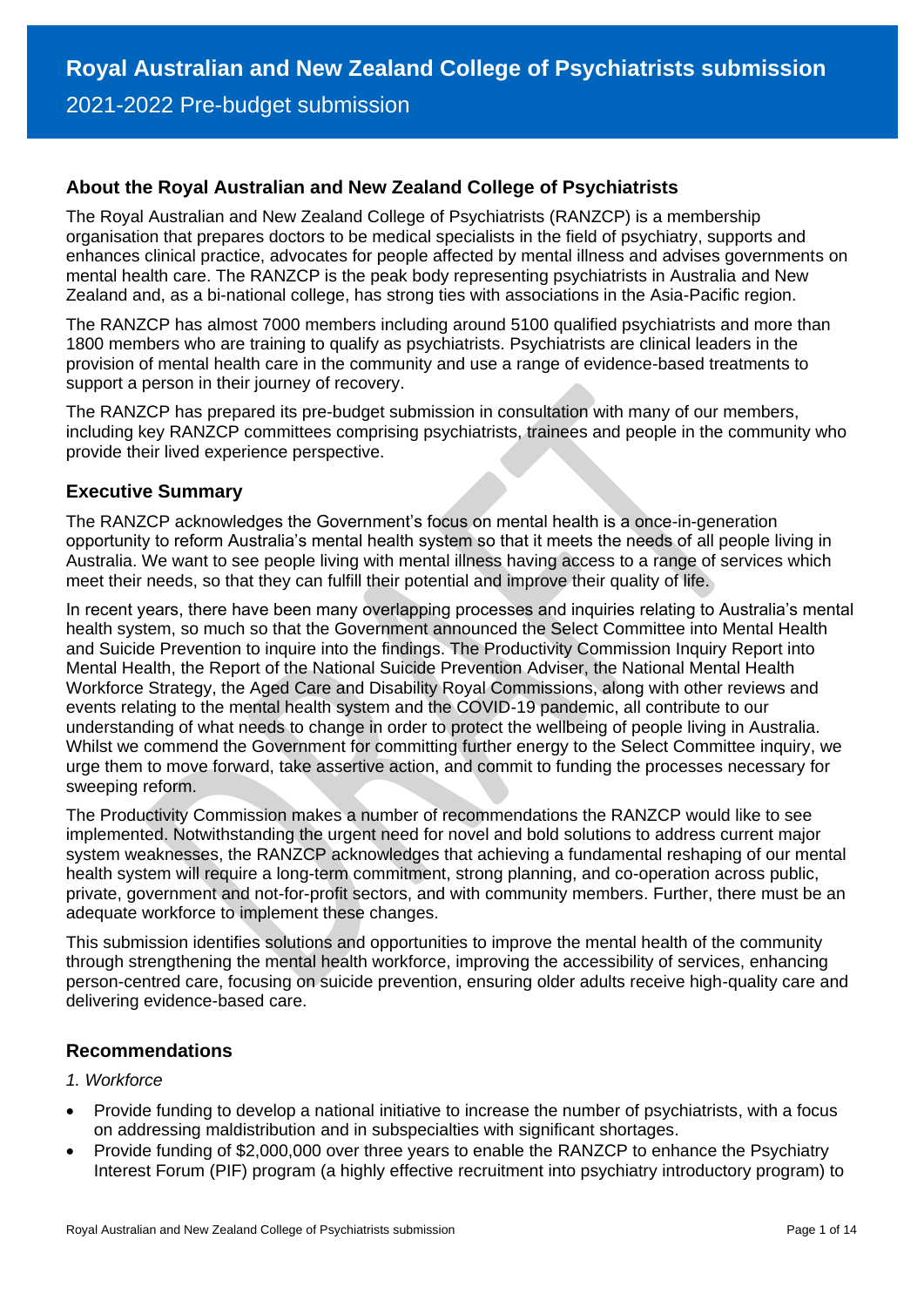increase the supply of trained psychiatrists with a dedicated program focus in rural, regional and remote areas as well as those from Aboriginal and Torres Strait Islander backgrounds.

- Provide funding over several years for a project officer and associated operational funds to develop a support program for Specialist International Medical Graduates (SIMGs) undertaking the RANZCP Fellowship program.
- Increase Specialist Training Program (STP) funding and incentives for psychiatry trainee positions and psychiatry supervisor positions in regional, rural and remote areas which can support trainee placements in these areas.
- Provide specific foundational funding for the development of a national dedicated rural and remote psychiatry training pathway and network.
- Provide funding over several years for a project officer and associated operational funds to develop a support program for supervisors which includes training opportunities to improve quality of supervision.
- Assign mental health nursing funding to Primary Health Networks (PHNs) to allow time for other workforce initiatives to be trialled and implemented.
- Commit recurrent funding to implement initiatives to increase the number of specialist mental health nurses.
- Provide funding to develop and deliver a Diploma of Psychiatry to provide specialised training in mental health for generalists, particularly for those working in regional, rural and remote areas.
- Provide funding to develop a program for all members, including the development of eLearning materials and face-to-face workshops, and establish partnerships with local Aboriginal and Torres Strait Islander organisations for the delivery of cultural safety training across each jurisdiction.
- Fund the appointment of an Aboriginal and Torres Strait Islander support liaison officer for psychiatry trainee and Fellow support.

## *2. Medicare Benefit Schedule (MBS) and telehealth*

- Invest in the longer-term expansion of access to psychological therapy and psychiatric treatment by telehealth.
- Allocate funding for videoconferencing technology packages for selected households to ensure equitable access to telehealth.
- Commit to funding an MBS item number for psychiatrists to provide advice to GPs or paediatricians over the phone as recommended by the Productivity Commission.
- Implement strategies to ensure that people in rural and remote areas can continue to access affordable services by application of a loading for psychiatry services, at a rate of at least 50% of the MBS schedule fee, that applies for (a) people living in regional and rural areas who receive services via telehealth or (b) providers residing in regional and rural areas, regardless of whether the service is provided via telehealth or face-to-face.

## *3. Suicide prevention*

- Commit recurrent funding to programs which provide after-care for all people who have presented with suicidal behaviour, accessible to all geographical areas as recommended by the Productivity Commission.
- Commit recurrent funding to crisis mental health care which is accessible 24/7, outside of the hospital emergency department.
- Commit recurrent funding from the [Million Minds Mission for the Medical Research Future Fund](https://www.health.gov.au/sites/default/files/the-million-minds-mission-roadmap.pdf) to psychiatry-led initiatives on research and development of suicide prevention. Funding should cover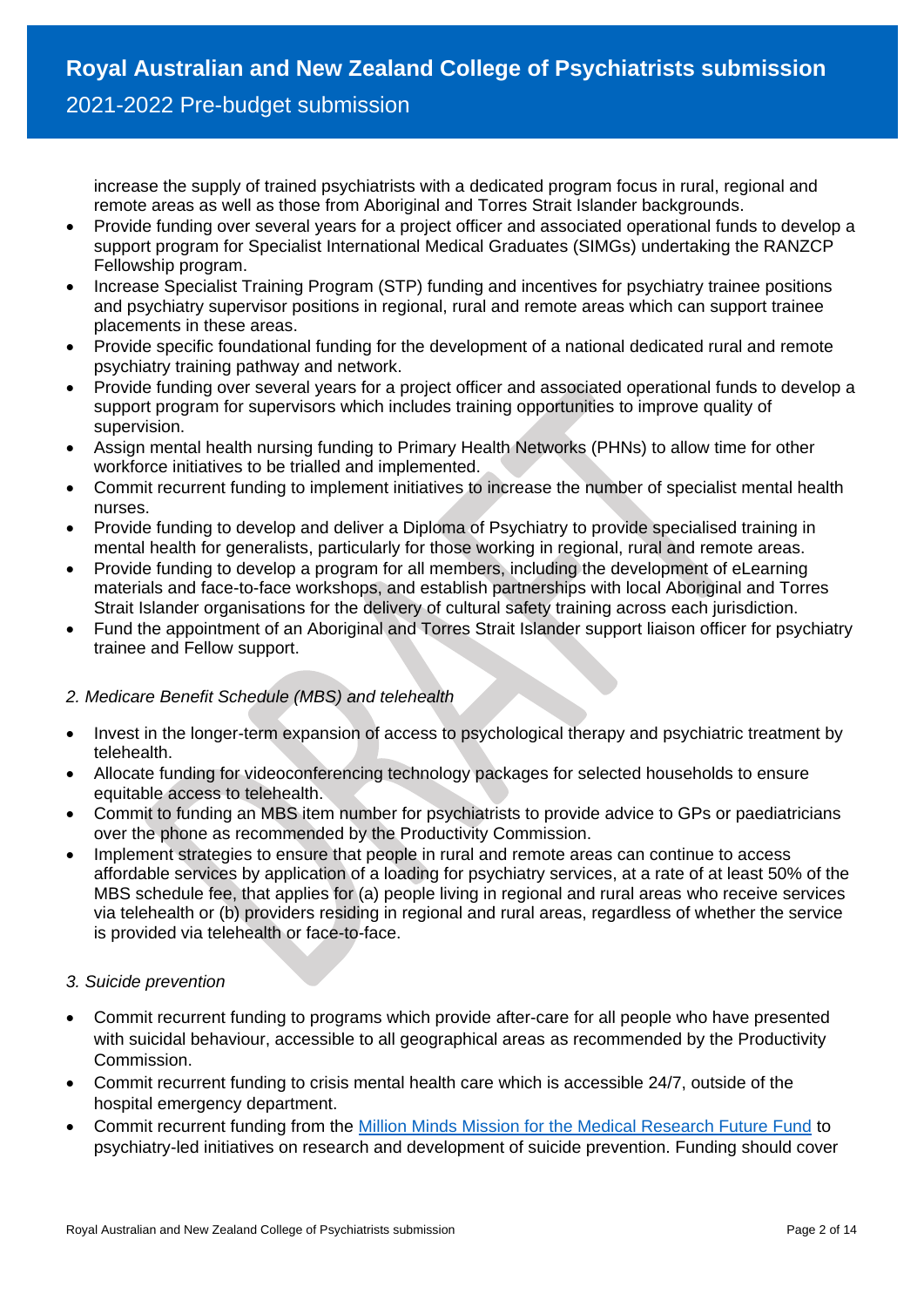research on a range of vulnerable populations and risk factors and explore opportunities for targeted support and intervention prior to a person reaching a crisis point.

- Fund the establishment of clinical registries to improve understandings of the factors that contribute to quality care in line with future national strategies.
- Fund expanded training opportunities for frontline health and community workers, including those in emergency departments, on suicide prevention and screening strategies.

#### *4. Care for older adults*

- Invest in the upskilling of the aged care workforce, including local training opportunities in rural and remote areas.
- Fund the development of a new National Framework for Action on Dementia.

#### *5. Electroconvulsive therapy (ECT)*

• Increase the ECT schedule fee to \$163.05 with provision made for same day consultations for review by the administering ECT psychiatrist, and provision for the more complex procedure of titration.

#### *6. Repetitive transcranial magnetic stimulation (rTMS)*

• Fully implement the new MBS item numbers proposed for rTMS for the treatment of depression, as recommended by the Medical Services Advisory Committee.

## **1. Workforce**

A robust and multidisciplinary workforce is essential for ensuring a connected and well-functioning mental health system. Current shortages of mental health professionals are placing significant strain on the capacity of the system to deliver high-quality, accessible care. The disparity in the distribution of the workforce between metropolitan and rural areas and in subspecialties such as child, adolescent and old age psychiatry is of significant concern. A lack of adequate supervision and support for trainees particularly in rural and remote areas is further contributing to the concentration of the workforce in metropolitan areas.

With the shortage of psychiatrists projected to continue for at least the next few years, programs and initiatives which encourage greater accessibility specifically in rural and remote areas, as well as across regional and metropolitan areas are urgently needed.

In addition, greater efforts are required to ensure the mental health workforce delivers culturally safe care. In 2018-19 approximately one-third of Aboriginal and Torres Strait Islander adults reported experiencing high/very high levels of psychological distress, which was more than twice the proportion for non-Indigenous adults. [1] While this is due to a multitude of complex factors, inadequate and inappropriate mental health services continue to contribute to negative outcomes for Aboriginal and Torres Strait Islander peoples. Specifically, the persistence of discrimination and racism within health services and among individual practitioners is creating environments that are culturally unsafe and detrimental to positive health outcomes.

#### *Solutions*

Addressing current workforce imbalances and issues will take time and considerable investment from the Australian and State/Territory Governments. As a starting point, workforce planning, including the development of solutions to address the recruitment and retention of psychiatrists and other mental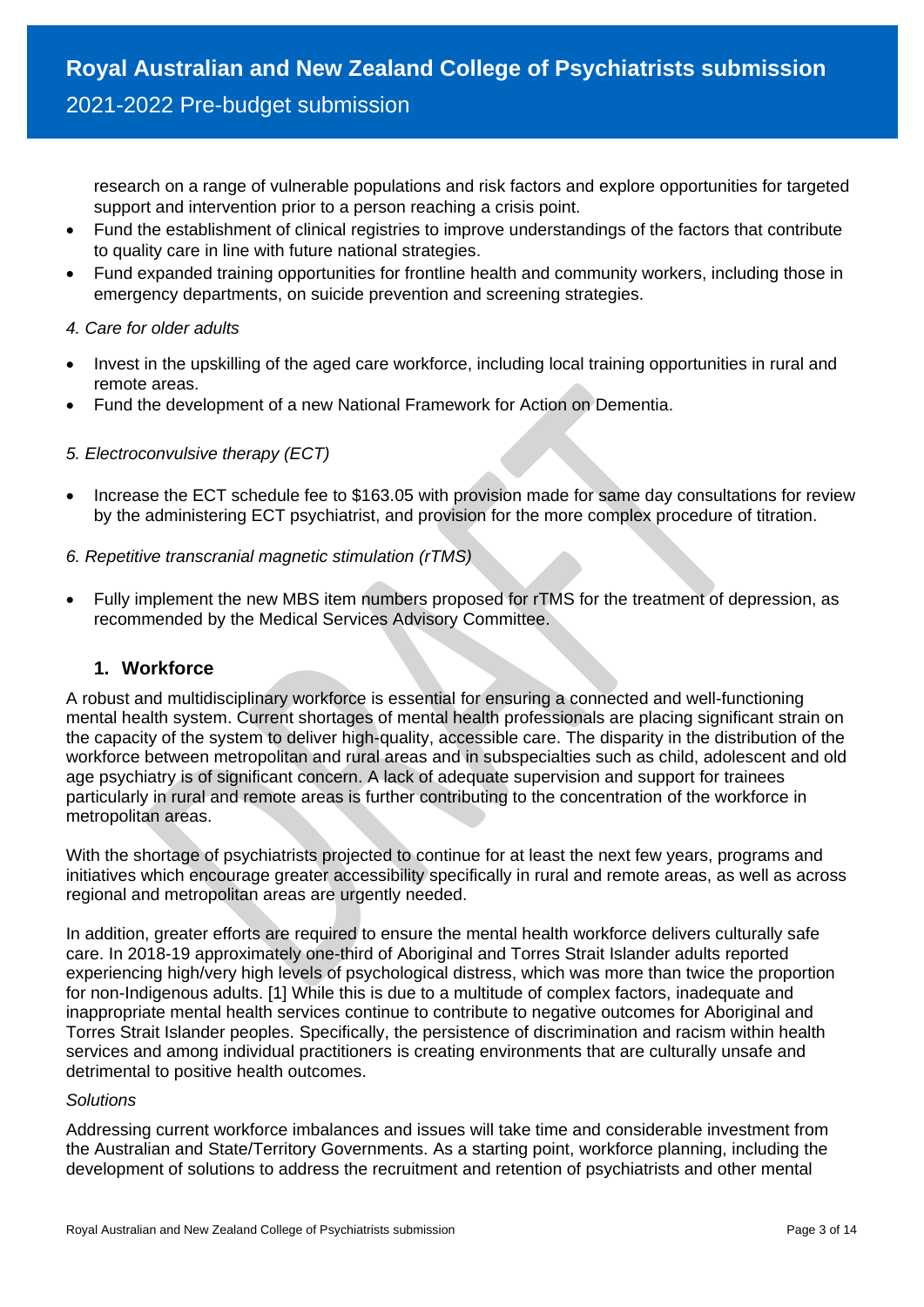health professionals, is required to establish the foundations of a strong mental health workforce.

#### *Psychiatry Interest Forum*

The Psychiatry Interest Forum (PIF) is a highly effective recruitment into psychiatry introductory program which aims to create and foster the interest of medical students and junior doctors in pursuing psychiatry as their specialty career. PIF is specifically designed to address the current and projected undersupply of trained psychiatrists in the Australian medical workforce. [2]

The PIF program has a strong and proven capacity to increase recruitment into psychiatry in Australia and is a key strategic element of overall RANZCP activities to support Government efforts to address the current and projected shortfall in trained psychiatrists, as identified in the Department of Health National Medical Workforce Strategy: Scoping Framework (July 2019).

- Since its inception in 2014, over 5000 medical students and doctors have joined the PIF Program, and in 2019 and 2020 alone the PIF achieved its highest annual growth in new members joining.
- 909 doctors have since transitioned into the RANZCP psychiatry training program via PIF, and in 2019, 64% of all new psychiatry trainees who commenced the RANZCP training program transitioned from the PIF program.
- In a recent survey of former PIF members who transitioned to the RANZCP training program, 51% indicated that the program influenced their decision to choose psychiatry as their specialisation.

Long-term funding for the PIF program beyond 2021 is one of the most effective ways to address the identified projected shortfall of trained psychiatrists in the Australian medical workforce.

Future expansion of the PIF program will aim to boost the number of rural and regional psychiatry trainees, and to encourage, support and increase the number of Aboriginal and Torres Strait Islander medical students and trainees undertaking the RANZCP Fellowship program.

#### *Support for Specialist International Medical Graduates*

The majority of psychiatrists practice in major cities and there is a reliance on Specialist International Medical Graduates (SIMGs) to provide psychiatry services in rural, regional and remote areas. SIMGs are specialist doctors who have completed training outside of Australia or New Zealand. As previously highlighted, regional, rural and remote areas are currently facing a significant shortage of psychiatrists. Further to this, people living in rural and remote locations are at greater risk of self-harm and suicide. [3] It is therefore imperative that SIMGs are supported while undertaking Fellowship training and then to continue practising in regional, rural and remote Australia. SIMGs could be better supported in several areas, including by educating them on the Australian practice context, by providing increased support for the completion of training requirements, and through initiatives which address the challenges, meet the needs of the population and capitalise on the opportunities of life in rural, regional and remote communities.

The RANZCP has previously developed resources as part of the Specialist Training Program (STP) for SIMGs to be inducted into the general Australian context. The resources included workshops which also acted as an important opportunity for SIMGs to network and develop relationships with their peers.

The RANZCP recommends that further funding should be allocated over several years to develop a program for SIMGs undertaking the RANZCP Fellowship program, which includes support to train and continue practising in regional and remote areas.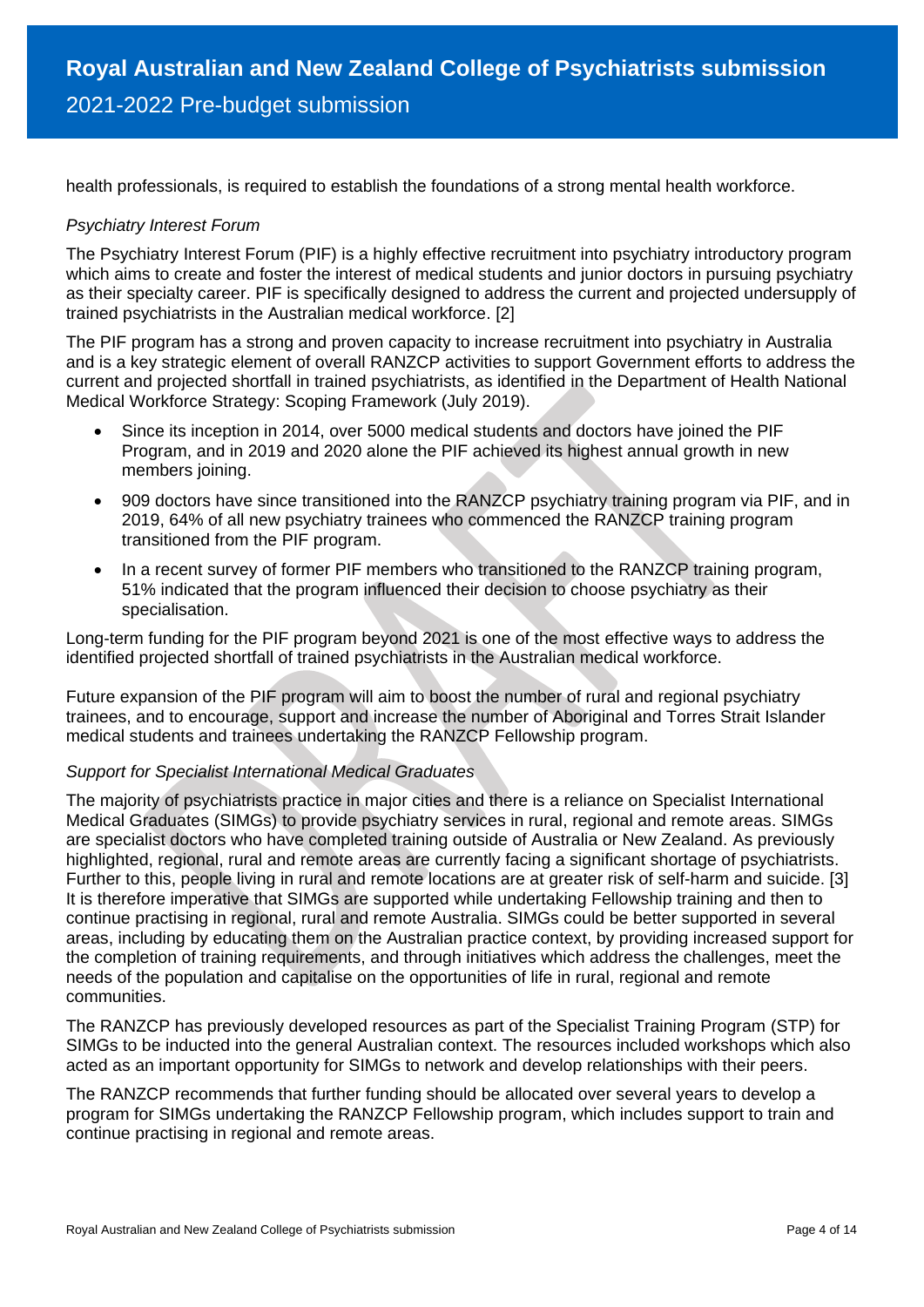#### *Regional, rural and remote dedicated training program and network*

Despite the increasing need and demand for mental health services in regional Australia, the specialist psychiatric workforce continues to largely remain confined to metropolitan locations. A number of factors contribute to the continued inequitable access for rural Australians in accessing psychiatrists and other mental health clinicians, including the predominance of training programs being run, administered and supporting mostly metropolitan locations and services.

Some success has been achieved in programs dedicated to address the low distribution of psychiatrists and mental health professionals throughout Australia. However, the RANZCP is conducting a scoping project to develop a blueprint for the development of dedicated and enhanced rural psychiatry training pathways throughout Australia. This work will expand on the efforts already made to increase training rotations and experiences through the STP and Integrated Rural Training Pipeline (IRTP) funding initiatives. Foundational funding to support the RANZCP in developing networks and dedicated rural training opportunities, including the administration, provision of training, education and supervision remotely will be required to further develop this strategic work to improve the distribution of the psychiatric workforce into the future.

#### *Support for supervisors of psychiatry trainees*

Adequate supervision and support which incentivises trainees to undertake their Fellowships in rural and remote areas is critical to ensuring the workforce is not concentrated in metropolitan areas. The COVID-19 pandemic has led to challenges for supervisors of trainees, with greater challenges for supervisors in rural and remote areas. Supervisors report there are increasing demands on them for service delivery which increasingly impacts on their capacity to provide appropriate and adequate supervision to meet the accreditation standards of the RANZCP Fellowship program. This is having significant flow-on effects on the mental health and resilience of supervisors as well as their capacity to undertake training to enhance their supervision.

Improved supervision skills will bring benefits to other learners as supervisors also educate SIMGs, medical students and other professionals upskilling in mental health skills in addition to psychiatry trainees. The RANZCP recommends funding should be allocated to develop a program for supervisors which will improve the quality of supervision and support the resilience of supervisors. Further, STP funding and incentives for psychiatry trainee positions and psychiatry supervisor positions in regional, rural and remote areas must be increased.

#### *Specialist mental health nurses*

Investing in strategies to increase the number of specialist mental health nurses would bridge critical gaps in mental health care, particularly in community settings. The RANZCP recognises that mental health nurses provide broad support for individuals with mental health conditions. Their clinical skills are complementary to psychiatric care and contribute to a team-based approach in the private sector.

Specifically, mental health nurses provide invaluable support to private psychiatrists in assisting with follow-up and review, which is critical given most psychiatrists have high caseloads and limited capacity. The Mental Health Nurse Incentive Program (MHNIP), established in the [2006 COAG Mental Health](https://aus01.safelinks.protection.outlook.com/?url=https%3A%2F%2Fwww.mhpn.org.au%2FUploads%2FDocuments%2FAHMC_COAG_mental_health.pdf&data=04%7C01%7CFelicity.Kenn%40ranzcp.org%7C3039003e42ae419ea3bd08d873e7d70a%7Ce51012c230414e06bba86683c0fd0b56%7C0%7C0%7C637386786898303235%7CUnknown%7CTWFpbGZsb3d8eyJWIjoiMC4wLjAwMDAiLCJQIjoiV2luMzIiLCJBTiI6Ik1haWwiLCJXVCI6Mn0%3D%7C1000&sdata=GnU%2FhqZICXMFup5jQ756GvnIAdEttQ5EUswo0Tbb9z0%3D&reserved=0)  [Package,](https://aus01.safelinks.protection.outlook.com/?url=https%3A%2F%2Fwww.mhpn.org.au%2FUploads%2FDocuments%2FAHMC_COAG_mental_health.pdf&data=04%7C01%7CFelicity.Kenn%40ranzcp.org%7C3039003e42ae419ea3bd08d873e7d70a%7Ce51012c230414e06bba86683c0fd0b56%7C0%7C0%7C637386786898303235%7CUnknown%7CTWFpbGZsb3d8eyJWIjoiMC4wLjAwMDAiLCJQIjoiV2luMzIiLCJBTiI6Ik1haWwiLCJXVCI6Mn0%3D%7C1000&sdata=GnU%2FhqZICXMFup5jQ756GvnIAdEttQ5EUswo0Tbb9z0%3D&reserved=0) provided an incentive payment to community-based general medical practices, private psychiatrist services and other appropriate organisations who engage mental health nurses to assist in the delivery of clinical care for people with severe mental health conditions. It was reviewed in a 2010 [evaluation](https://aus01.safelinks.protection.outlook.com/?url=https%3A%2F%2Fwww.ahaconsulting.com.au%2Fprojects%2Fcase-study-of-the-mental-health-nurse-incentive-program%2F&data=04%7C01%7CFelicity.Kenn%40ranzcp.org%7C3039003e42ae419ea3bd08d873e7d70a%7Ce51012c230414e06bba86683c0fd0b56%7C0%7C0%7C637386786898313182%7CUnknown%7CTWFpbGZsb3d8eyJWIjoiMC4wLjAwMDAiLCJQIjoiV2luMzIiLCJBTiI6Ik1haWwiLCJXVCI6Mn0%3D%7C1000&sdata=o%2BQnTizuqhVp%2Bwwy98WjqPanRsRNZ%2Fpz%2BjN%2BW%2B4DT1A%3D&reserved=0) commissioned by the National Advisory Council on Mental Health and undertaken by the Australian Healthcare Associates which found that 'overall there was wide acceptance of the program and feedback from all stakeholders was extremely positive'. In 2016-17, MHNIP funding was [transitioned](https://aus01.safelinks.protection.outlook.com/?url=https%3A%2F%2Fwww.semphn.org.au%2Fimages%2Fdownloads%2FMHNIP%2520The%2520National%2520MHNIP%2520Guidelines.pdf&data=04%7C01%7CFelicity.Kenn%40ranzcp.org%7C3039003e42ae419ea3bd08d873e7d70a%7Ce51012c230414e06bba86683c0fd0b56%7C0%7C0%7C637386786898313182%7CUnknown%7CTWFpbGZsb3d8eyJWIjoiMC4wLjAwMDAiLCJQIjoiV2luMzIiLCJBTiI6Ik1haWwiLCJXVCI6Mn0%3D%7C1000&sdata=jjCOvmfGcwYbSoE44919cTwRNhQ0E0eWt2e97rAnefo%3D&reserved=0) to the PHN primary mental health flexible funding pool. Since that funding move, it has been incredibly difficult for private psychiatrists to secure funding from the program to employ a nurse to support them in practice.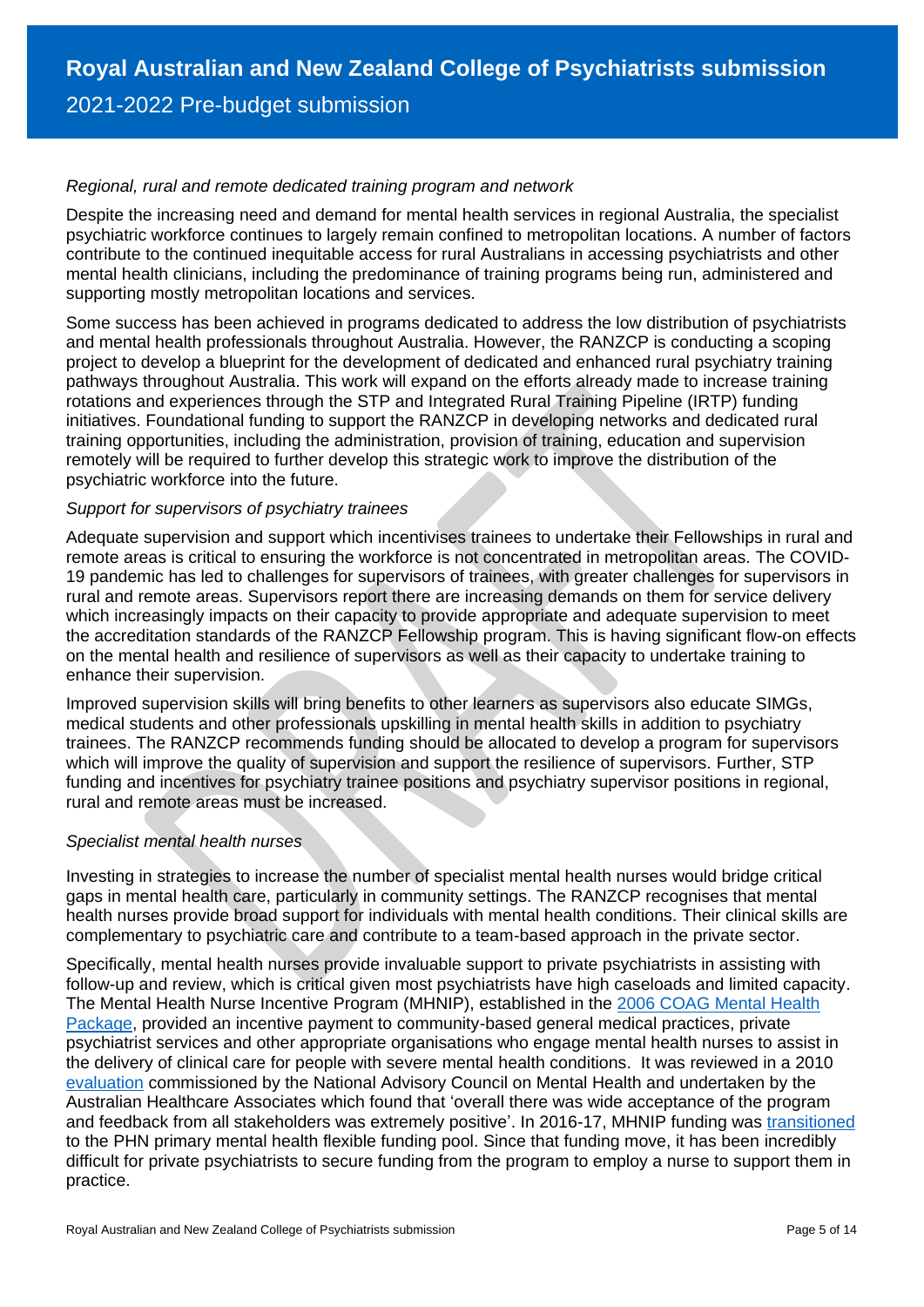In December 2020 the MBS Review Taskforce released the report from the Nurse Practitioner Reference Group, where the introduction of MBS funding for nurse practitioners was not supported. This was disappointing given it could have delivered a clear avenue of funding for mental health nurses within private practice. Whilst the RANZCP notes further work will be undertaken to better define the scope of practice prior to reconsidering MBS funding, there is an immediate need for funding streams to be available which allow private psychiatrists to employ mental health nurses. The RANZCP suggests this be implemented via a 2021-22 Budget measure that ringfences mental health nursing funding to the PHNs to allow time for other workforce initiatives (some of which have already commenced) to be trialled and implemented.

#### *Diploma of psychiatry*

The importance of inter-specialty training for medical practitioners has been identified as a medical workforce dilemma and is pertinent in the dialogue around medical workforce planning. Inter-specialty training allows medical practitioners to further broaden their skill set, enhancing patient care and access to health care in under supplied areas.

Diploma level courses are a way for medical practitioners to obtain underpinning knowledge in a specialty that is not their own. Many such short courses and diplomas are already offered by universities, some training organisations and institutes and other Specialist Medical Colleges. However, some of these diplomas do not have a practical component.

Funding a RANZCP Diploma of Psychiatry would work towards ensuring doctors with greater mental health skills can support patients, communities and support the psychiatry workforce. This diploma would contain a practical component, and be embedded in the governance of the RANZCP to enable continual renewal and continued professional development pathways.

## *Cultural safety*

The RANZCP asserts that cultural safety and recognition of culture, Country and community in the healing process should form a key part of improving services for Aboriginal and Torres Strait Islander communities. Health systems and health services should pursue cultural safety and cultural responsiveness as a means of improving the quality and standard of care provided to all consumers and carers. Achieving this requires an increase in the number of Aboriginal and Torres Strait Islander mental health workers and a workforce that is capable of offering culturally safe care.

The RANZCP has made progress with its goal to reach population parity for specialist psychiatrists, but there is still a long way to go. The RANZCP has received Australian Government funding under the STP to provide support to Aboriginal and Torres Strait Islander trainees by holding bi-annual forums to facilitate discussions around how Aboriginal and Torres Strait Islander trainees can be better supported. A mentoring program and exam preparation grants are also offered as part of this funding. In addition, the RANZCP funds a Financial Support Initiative which includes the provision of up \$6,000 per year to assist with the costs of specialist training (e.g. RANZCP training fees, assessment fees, attending conferences) and other activities to achieve Fellowship. In the period from 2018-2020 the number of Aboriginal and Torres Strait Islander trainees and Fellows has doubled, highlighting the effectiveness of these initiatives.

The RANZCP recommends funding an Aboriginal and Torres Strait Islander liaison officer to provide further support for Aboriginal and Torres Strait Islander Fellows and trainees.

Greater education for members would further assist in developing psychiatrists' skills in culturally safe care and practice. The RANZCP would like to highlight its Enabling Supported Decision-Making (ESDM) project, commissioned by the Victorian Government in 2017, as a positive example of the co-production of training and resources to support psychiatrists and trainees. The project could be used as a blueprint for the development of cultural safety training and resources.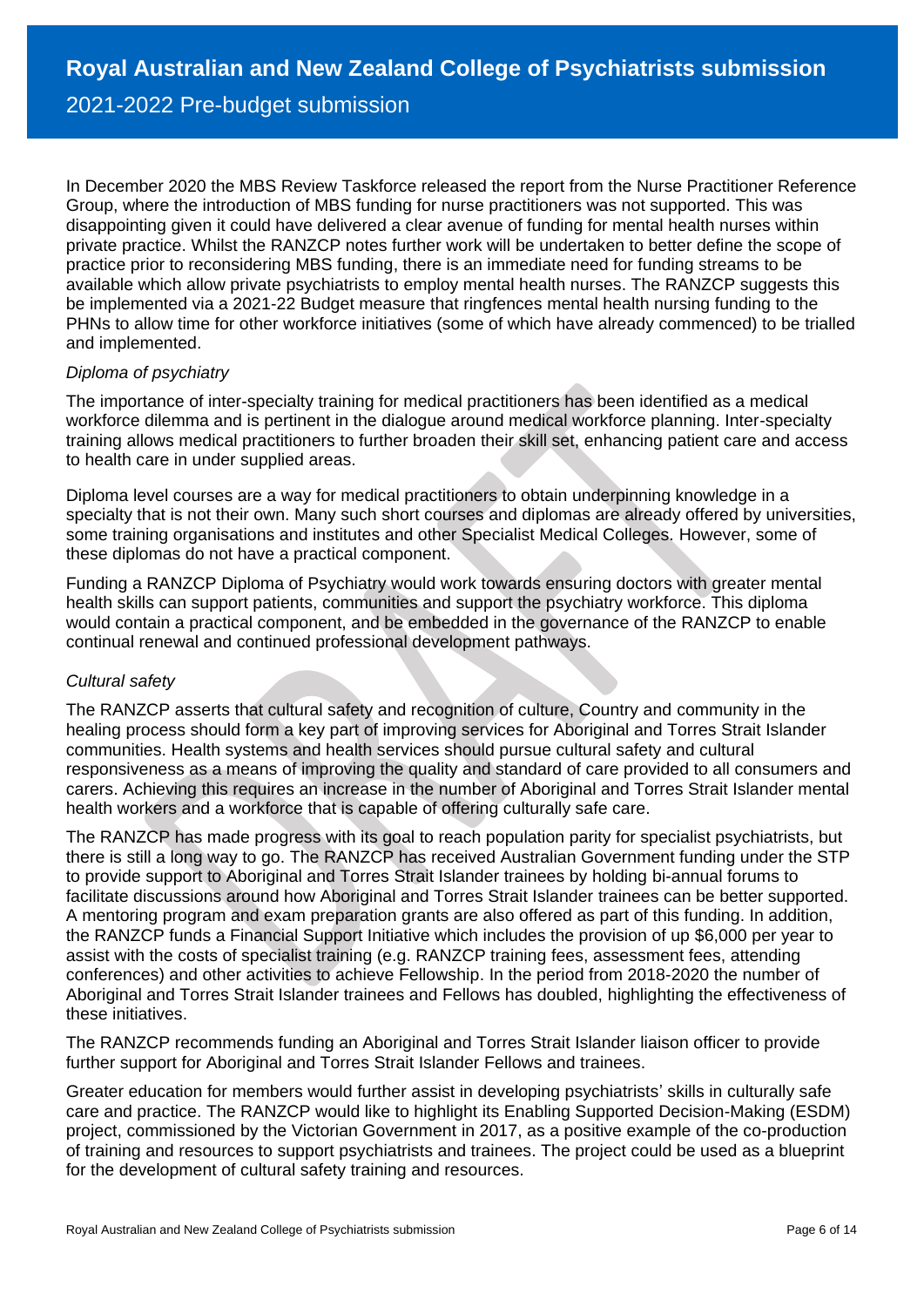#### **Recommendations:**

- *Provide funding to develop a national initiative to increase the number of psychiatrists, with a focus on addressing maldistribution and in subspecialties with significant shortages.*
- *Provide funding of \$2,000,000 over three years to enable the RANZCP to enhance the PIF program and increase the supply of trained psychiatrists with a focus in rural, regional and remote areas as well as those from Aboriginal and Torres Strait Islander backgrounds.*
- *Provide funding over several years for a project officer and associated operational funds to develop a support program for SIMGs undertaking the RANZCP Fellowship program.*
- *Increase Specialist Training Program (STP) funding and incentives for psychiatry trainee positions and psychiatry supervisor positions in regional, rural and remote areas which can support trainee placements in these areas.*
- *Provide specific foundational funding for the development of a national dedicated rural and remote psychiatry training pathway and network.*
- *Provide funding over several years for a project officer and associated operational funds to develop a support program for supervisors which includes training opportunities to improve quality of supervision.*
- *Assign mental health nursing funding to the PHNs to allow time for other workforce initiatives to be trialled and implemented.*
- *Commit recurrent funding to implement initiatives to increase the number of specialist mental health nurses.*
- *Provide funding to develop and deliver a Diploma of Psychiatry to provide specialised training in mental health for generalists, particularly for those working in regional, rural and remote areas. [4]*
- *Provide funding to develop a program for all members, including the development of eLearning materials and face-to-face workshops, and establish partnerships with local Aboriginal and Torres Strait Islander organisations for the delivery of cultural safety training across each jurisdiction.*
- *Fund the appointment of an Aboriginal and Torres Strait Islander support liaison officer for psychiatry trainee and Fellow support.*

## **2. MBS and telehealth**

The temporary expansion of the availability of telehealth in light of the pandemic has been an unexpected but welcome development. Psychiatrists have highlighted a number of advantages of the use of the temporary telehealth item numbers, including increased accessibility for consumers, improved consumer wellbeing and engagement, increased engagement with hard-to-reach consumers and increased service availability. Consumer feedback received by psychiatrists in relation to the use of telehealth for their psychiatry consultations has also been positive.

However, psychiatrists have noted some consumers lack access to the required equipment, poor internet connectivity experienced by consumers, and technology failures as key issues that require attention. It is essential that future use of telehealth in psychiatry be informed by the basic principles of equity, accessibility and effectiveness. People with poor socio-economic status, including many of those in rural and remote areas, are currently the most under-served in terms of access to psychiatry services. [5] Delivery of psychiatry services to rural and remote areas (both face-to-face and via telehealth) is complex and time consuming as psychiatrists spend additional time understanding, liaising, and building relationships with local health services and communities with which they may not be familiar. Historic underfunding of rural psychiatry services has contributed to the extreme disparity in face-to-face service availability, a gap that is partly met by current MBS loading (item 288) which allows telehealth consultations to be bulk-billed, thus improving affordability to access psychiatry services for many.

A key challenge that must also be addressed to improve the mental health system is the fragmentation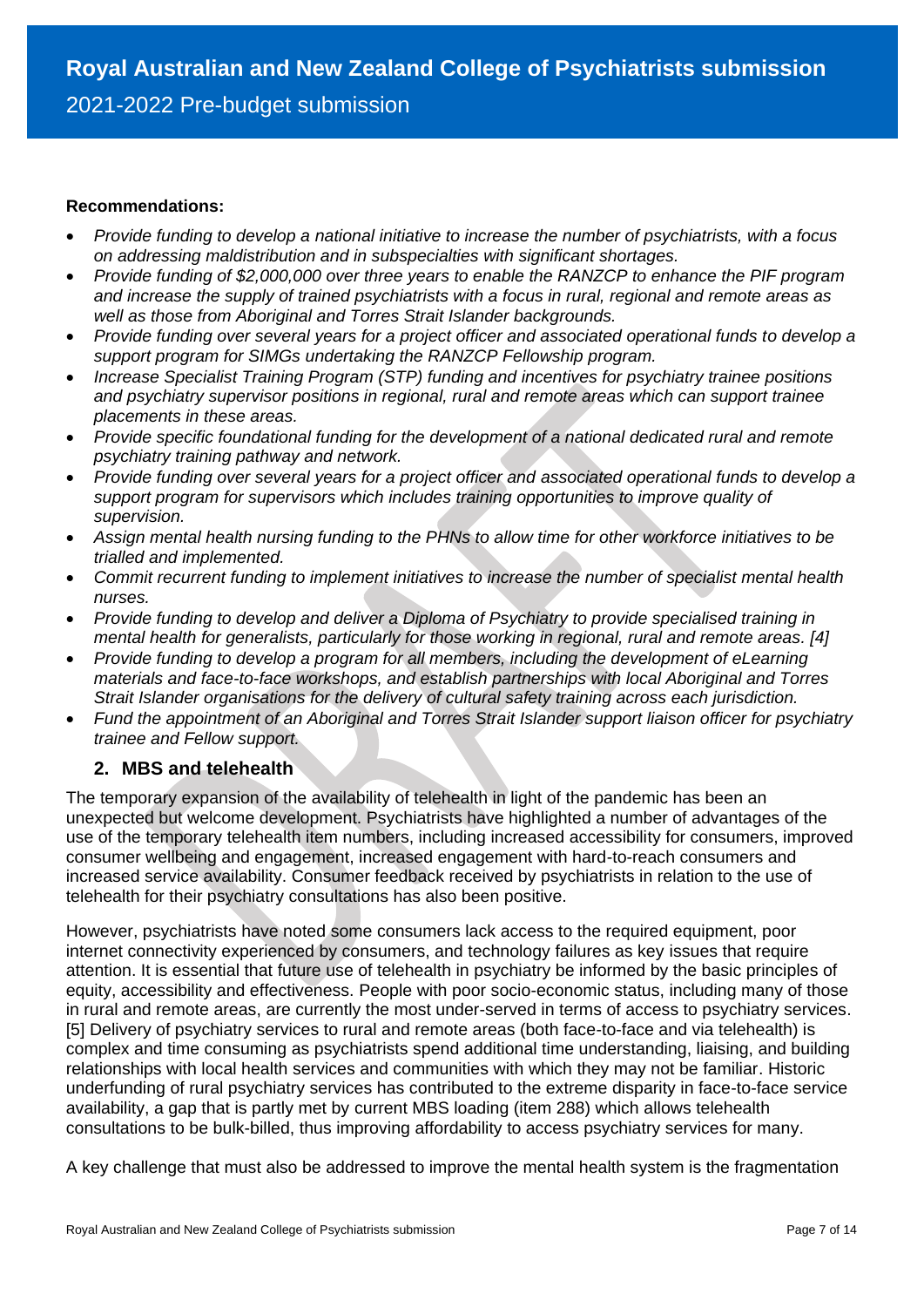of care which is leading to poor consumer outcomes. Psychiatrists play an important role in building the capacity of other health professionals and providing advice so that patients receive continuity of care and evidence-based treatments. The availability of psychiatric advice to other health professionals is particularly critical in light of the shortfall of psychiatrists.

#### *Solutions*

Ensuring the longer-term expansion of access to assessment and treatment by telehealth as an adjunct to face-to-face consultations will enhance person-centred care and go some way to compensating the shortfalls in psychiatrists, particularly in rural and remote areas. Flexible access to all types of consultations should be a priority. This will serve to enhance service provision by providing cost-effective delivery of services to people who already have mental health conditions or who have developed them during the pandemic. The continued expansion of telehealth should also complement ongoing initiatives to support access to psychiatric care in rural and remote communities, such as rural workforce development strategies and adequately funded health services.

It is critical that regional and remote populations have affordable access to psychiatry service, both faceto-face and via telehealth. If item 288 is to be removed from the MBS, as documented in the December 2020 MBS Review Taskforce Recommendations report, alternative strategies must be implemented to ensure people in rural and remote areas, as well as other disadvantaged populations, continue to be able to access affordable psychiatric care both face-to-face and via telehealth either within the MBS or outside it.

In addition*,* providing opportunities for generalists, particularly those working in rural and remote areas, to be further informed in mental health and psychiatry is another means for enhancing the accessibility of mental health services. More support from psychiatrists for GPs and paediatricians facilitated by the introduction of an MBS item would support best-practice and integrated care. However, any new service would have to be affordable whilst avoiding excessive demands on the relatively small psychiatrist workforce.

#### **Recommendations:**

- *Invest in the longer-term expansion of access to psychological therapy and psychiatric treatment by telehealth.*
- *Allocate funding for videoconferencing technology packages for selected households to ensure equitable access to telehealth.*
- *Implement strategies to ensure that people in rural and remote areas can continue to access affordable services by application of a loading for psychiatry services, at a rate of at least 50% of the MBS schedule fee, that applies for (a) people living in regional and rural areas who receive services via telehealth or (b) providers residing in regional and rural areas, regardless of whether the service is provided via telehealth or face-to-face.*
- *Commit to funding an MBS item number for psychiatrists to provide advice to GPs or paediatricians over the phone as recommended by the Productivity Commission.*

For further details, please refer to the results of [the RANZCP member survey on telehealth in psychiatry](https://www.ranzcp.org/files/communications/pdfs/ranzcp-telehealth-member-survey-report.aspx)  [in Australia.](https://www.ranzcp.org/files/communications/pdfs/ranzcp-telehealth-member-survey-report.aspx) 

## **3. Suicide prevention**

The impacts of suicide are devastating for the individuals affected, their loved ones and the wider community. Estimates suggest that the direct economic costs of mental ill-health and suicide in Australia as between \$43 to \$70 billion in 2018-19. [6] There were 3,318 deaths due to intentional self-harm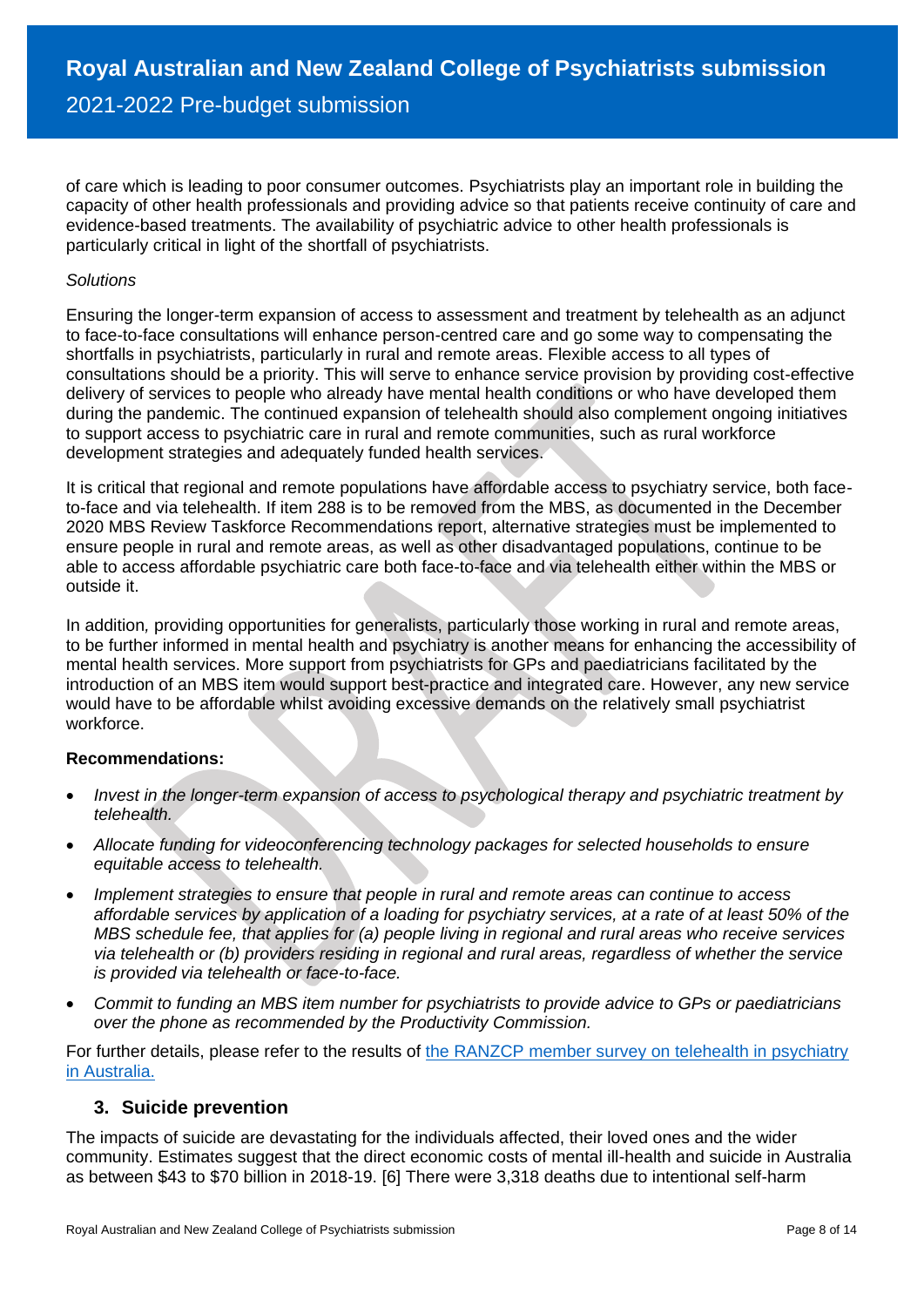(suicide) in Australia in 2019. Suicide is the leading cause of death among people aged 15-49 in Australia. [7]

Statistics show that suicide deaths occur disproportionately in certain communities, cultures and demographics. Deaths from intentional self-harm occur among males at a rate more than three times greater than that of females. The highest proportion of suicide deaths occur among young and middleaged people, with the rate spiking again amongst males who are 85 years and older. [7] The rate of suicide deaths per 100,000 increases consistently with remoteness. [8] Mood disorders, including depression, were the most commonly mentioned co-morbidity across all suicide deaths, followed by problems relating to substance use. Although not everybody who dies by suicide has a mental illness, appropriate care of mental illness and response to suicidal crisis are fundamental in efforts to prevent suicide.

#### *Solutions*

If implemented in a comprehensive and sustained way, the Government's focus on suicide prevention has the potential to significantly reduce preventable deaths and change the cultural expectations and experiences of suicide in Australia. Whilst suicide is difficult to predict, there are measures which can help prevent suicide and support those in suicidal distress. [9] We welcome the Productivity Commission's recommendation for the establishment of a National Mental Health and Suicide Prevention Agreement to clarify responsibilities for mental health service delivery, funding, monitoring, reporting and evaluation. However, this must be accompanied by funding and an implementation plan to enact change. [6]

A key risk factor for suicide is a history of self-harm. [10] Therefore, an important aspect of comprehensive services is ensuring that they meet the needs of people who have presented with suicidal behaviour. Funding must be directed to evidence-based programs which provide after-care for people who have presented with suicidal behaviour. Interventions of active contact and follow-up have been recommended as an intervention for patients admitted to emergency departments for a suicide attempt. [11] The delivery of universal aftercare and assertive outreach for people leaving a hospital, GP, or community mental health service following a suicide attempt must be prioritised, as per the recommendation in the Productivity Commission Final Report. [6]

We applaud recent budget announcements which focus on evaluating suicide prevention trial activities across the country and expanding postvention and assertive outreach programs. Consideration should be given to ensuring that there is enough funding to provide comprehensive and appropriate aftercare in every part of Australia, and that recurrent funding is committed to sustain these services. However, clinical care is also essential in suicide prevention and we need sufficient community mental health services to provide assessment and ongoing treatment for those in suicidal distress.

Investment into research that investigates how best to proactively support vulnerable people experiencing serious life stressors or transitions, including outside of traditional service environments is required. For example, critical time periods, such as in the six months following job or relationship loss. We are encouraged by the announcement of additional funding for the Black Dog Institute and Everymind to deliver a research program which targets people at greater risk of mental health conditions and suicide.

The RANZCP highlights that there is also a need for rapid, readily accessible data on mental health and suicides and the establishment of clinical registries that would provide the potential to improve our understanding of the factors that contribute to quality care.

#### **Recommendations:**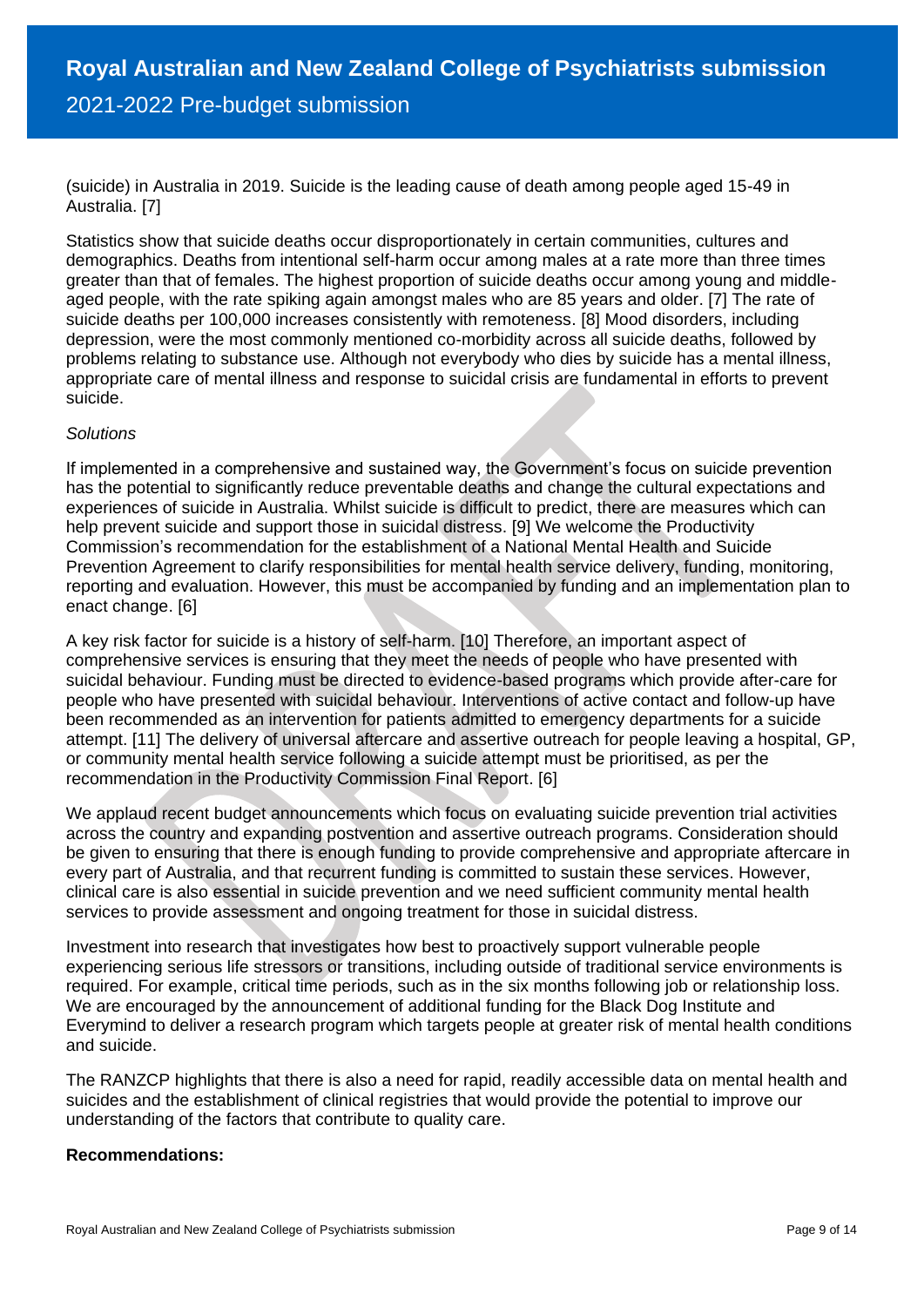- *Commit recurrent funding to programs which provide after-care for all people who have presented with suicidal behaviour, accessible to all geographical areas.*
- *Commit recurrent funding to crisis mental health care which is accessible 24/7, outside of the hospital emergency department.*
- *Commit recurrent funding from the [Million Minds Mission for the Medical Research Future Fund](https://www.health.gov.au/sites/default/files/the-million-minds-mission-roadmap.pdf) to psychiatry-led initiatives on research and development of suicide prevention. Funding should cover research on a range of vulnerable populations and risk factors and explore opportunities for targeted support and intervention prior to a person reaching a crisis point.*
- *Fund the establishment of clinical registries to improve our understanding of the factors that contribute to quality care in line with future national strategies.*
- *Fund expanded training opportunities for frontline health and community workers, including those in emergency departments, on suicide prevention and screening strategies.*

For further detail, please refer to the [RANZCP's Position Statement on Suicide Prevention.](https://www.ranzcp.org/news-policy/policy-and-advocacy/position-statements/suicide-prevention-%E2%80%93-the-role-of-psychiatry)

## **4. Care for older adults**

The 65 and over population in Australia is expected to more than double between now and 2057, and it is expected that the number of older Australians with mental illness will grow accordingly. At present, aged care services do not meet the mental health needs of older Australians. There is a clear need to reevaluate, reform and fully-fund the aged care system in Australia.

Whilst we understand care for older Australians was out of scope for the Productivity Commission Inquiry into Mental Health, the provision of mental health care to our ageing population requires significant improvement. We welcome the announcement of an additional \$1 billion of aged care funding, which we understand will focus on home care packages. With the growing proportion of Australians accessing aged care services, the country will face a significant shortfall of appropriately skilled aged care workers. The Productivity Commission has previously estimated the aged care workforce will need to grow by over 900,000 workers. [12] A comprehensive aged care system can only be delivered by adequately trained and appropriately resourced workforce. There is a need for committed investment to increase and enhance the capacity of the mental health and aged care workforce.

Among people aged 65 years and over, dementia was the second leading cause of total burden of disease and injury (accounting for 7.7% of disability adjusted life years). [13] While dementia clearly has a biological substrate, it is important to acknowledge that the common psychiatric complications of dementia require the involvement of psychiatrists as experts in care, treatment and support. [14] The Royal Commission into Aged Care recommended all initial antipsychotic prescribing for people going into residential care is undertaken by a specialist psychiatrist or geriatrician. The RANZCP is concerned the workforce to undertake this task does not exist, and such a recommendation would place considerable pressure on psychiatrists. In turn, this would impact on access to care for older people.

#### *Solutions*

Reform of the aged care sector is required to ensure the system is appropriately oriented to meet the needs of older people, including their mental health needs. Funding should be directed to upskilling the aged care workforce, particularly with regard to mental health, and ensuring appropriate services are available for people with the behavioural and psychological symptoms of dementia. The RANZCP believes emphasis should be placed specifically on developing a medical workforce, including general practitioners, psychiatrists and other medical specialists, to meet the complex health needs of the growing group of older people in Australia. The RANZCP is willing to work with relevant stakeholders to determine how we might support the delivery of educational modules in relation to the Behavioural and Psychological Symptoms of Dementia (BPSD), psychotropic prescribing, assisting in the delivery of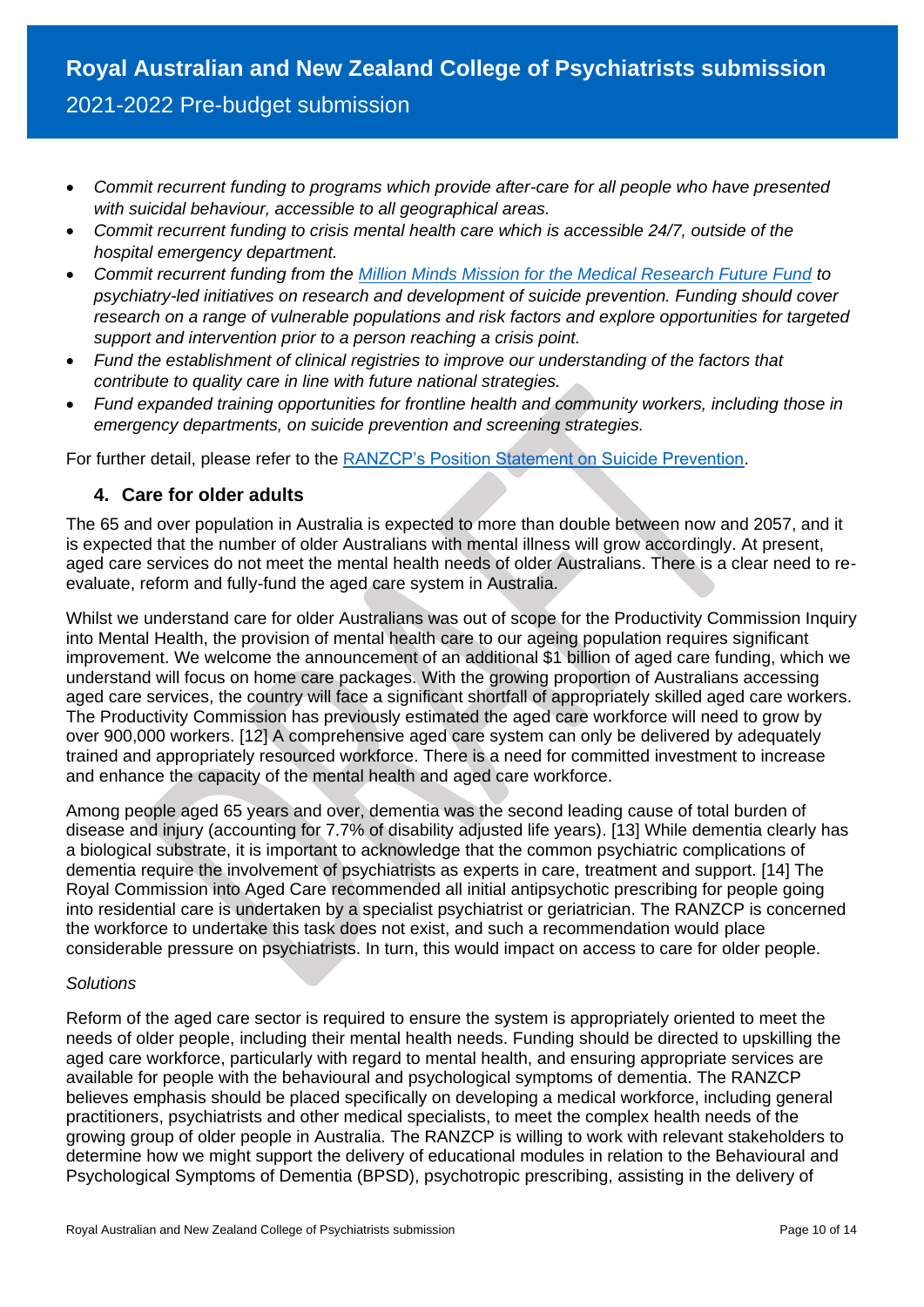specialist input into a modified training curriculum, or the delivery of continuing medical education events. [15]

Psychiatrists with significant experience in the aged care sector have raised specific concerns about dementia as the single most important contributor to psychiatric symptomatology within residential care. The RANZCP believes that, on this basis, psychiatric expertise should be utilised to guide and develop a new National Framework for Action on Dementia.

Please refer to the RANZCP's comprehensive submission to the [Royal Commission into Aged Care](https://www.ranzcp.org/files/resources/submissions/ranzcp-submission-to-royal-commission-on-aged-care.aspx#:~:text=The%20RANZCP%20is%20concerned%20that,positive%20outcomes%20for%20older%20people.)  [Quality and Safety](https://www.ranzcp.org/files/resources/submissions/ranzcp-submission-to-royal-commission-on-aged-care.aspx#:~:text=The%20RANZCP%20is%20concerned%20that,positive%20outcomes%20for%20older%20people.) for further detail on solutions to resolve ongoing issues with mental health care, treatment and support within the aged care system.

#### **Recommendations:**

- *Invest in the upskilling of the aged care workforce, including local training opportunities in rural and remote areas.*
- *Fund the development of a new National Framework for Action on Dementia.*

## **5. MBS funding for electroconvulsive therapy (ECT)**

Recently published studies and reviews have continued to support the efficacy and safety of ECT. [16] Indications for ECT include the treatment of the following mental health conditions:

- Depressive disorders including major depression and major depression with psychotic features, major depression with melancholic features, treatment refractory depression, and major depression with peripartum onset.
- Severe depression where an urgent clinical response is required, due to acute suicide risk, risk due to poor oral intake etc.
- Other psychiatric disorders such as bipolar disorder (manic, mixed and depressed phases), acute and chronic treatment-resistant schizophrenia, schizo-affective disorder, catatonia, acute psychosis, puerperal psychosis and neuroleptic malignant syndrome. [17]

However, the current MBS schedule fee was set prior to multiple developments in ECT practice in the last decade. Advances in knowledge have been accompanied by the publication of guidelines and legislation specifying more detailed standards in the clinical practice of ECT. The procedure has become far more complex, involving 1) knowledge and skills of a greater range of treatment approaches, 2) interpretation of a range of clinical markers in determining the parameters of each treatment.

Specifically, current standards recommend 1) a 'titration' session to empirically establish the threshold for stimulation for each individual patient, so that ECT dosage is customised to the patient and 2) interpretation of seizure quality recordings (EEG), cognitive monitoring and clinical progress to determine the optimal ECT dose at each subsequent ECT treatment. This has resulted in the need for psychiatrists administering ECT to be highly trained and to administer ECT in a far more sophisticated way.

Currently the procedure is substantially underfunded to the extent that it is difficult to attract appropriately trained psychiatrists to administer ECT and reduces the incentive for private hospitals to provide it. This is impacting adversely on future patient access to this potentially life-saving procedure. The problem of the low schedule fee is compounded because ECT psychiatrists are unable to bill same-day concurrent or additional appointments for the assessment of the patient prior to or after the treatment under the MBS. As ECT psychiatrists often also provide expert advice on ECT, this means that the patient needs to attend the hospital on separate days, to receive ECT and to consult the ECT specialist.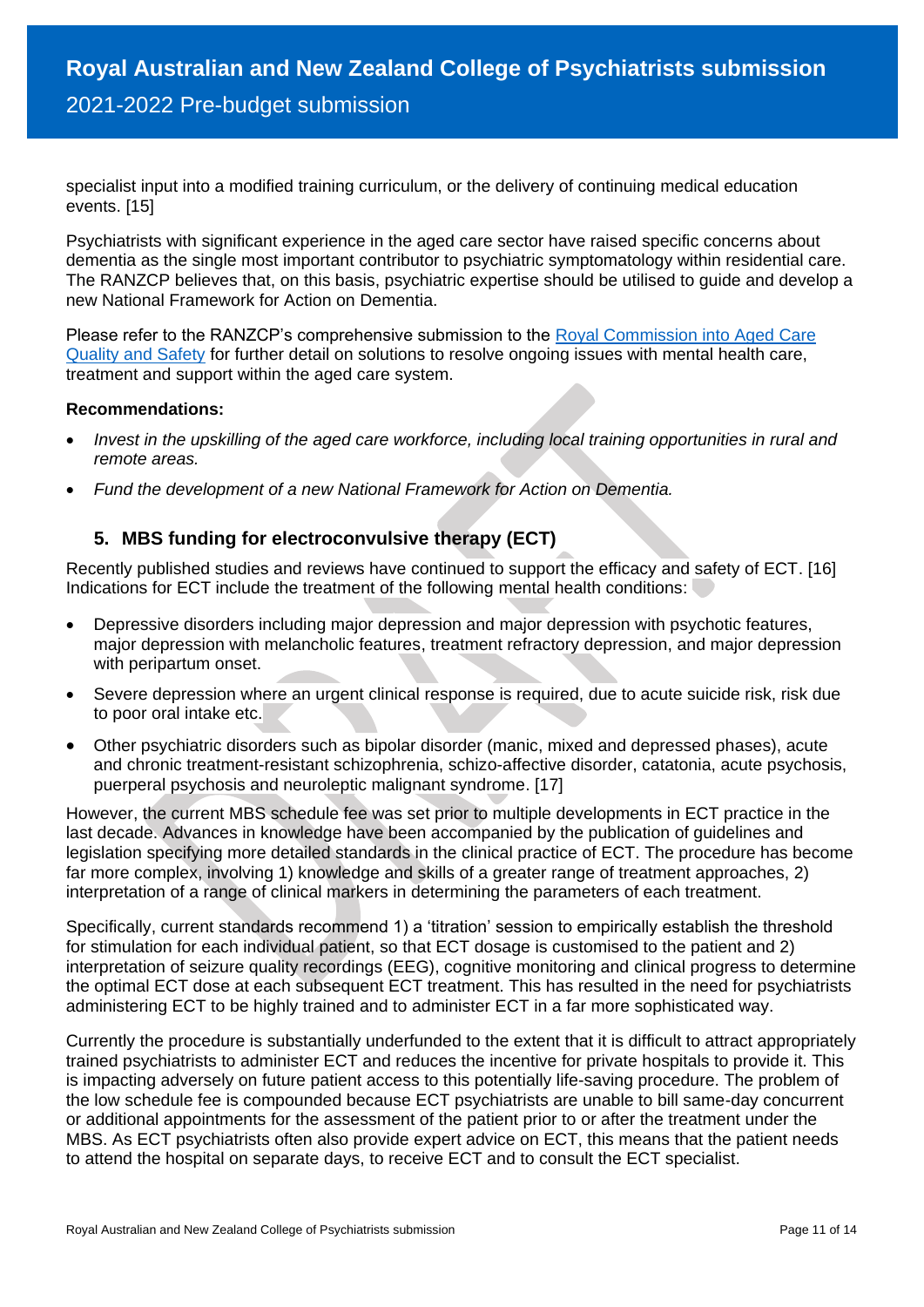#### *Solutions*

The current schedule fee for ECT is \$72.55. The RANZCP supports that a more accurate fee schedule would be \$163.05 for a standard ECT treatment, incorporating the following and additional components:

- Administering ECT treatment: The increased complexities described above increase the time for each treatment. Therefore, a fee of \$163.05 would be reasonable to accommodate the increased time required due to the increased complexity of the treatment procedure. This fee would incorporate the required pre-ECT clinical assessment, which is an intrinsic part of the treatment, on the same day as the ECT treatment. This is calculated as comparable to existing ECT item number (14224 = \$72.55) plus an MBS Item 322 (=\$90.50) for each session (=\$163.05).
- Same day post-ECT review: Amend the billing rules to allow the ECT administering psychiatrist to also provide a post-ECT treatment consultation review on the day of the ECT treatment as required. This can be claimed as per the existing time-based consultation fees (e.g. current MBS 2 hospitalbased time tiered items 322, 324, 326). Note that the treating psychiatrist can already bill for this item if they are different from the psychiatrist who administered the ECT.
- ECT titration session: Apply a loading for doing a threshold titration session, given this requires more complexity, additional skills and time. The RANZCP suggests a time loading be applied (equivalent to an item 320 = \$45.35) be applied to the ECT delivery component (see point 1 above) when undertaking a threshold titration session, making the fee \$208.40 for a titration session. This will require the creation of a new ECT 'titration' item that can be used instead of the existing ECT item when appropriate.

The RANZCP has provided further detail in its proposal to the Department of Health to be considered by the MBS Review Taskforce Psychiatry Implementation Group. It is noted that the final report from the MBS Review Psychiatry Clinical Committee indicated that there was scope to review upward funding for ECT, which is strongly supported by the RANZCP.

## **Recommendation:**

• *Increase the ECT schedule fee to \$163.05 with provision made for same day consultations for review by the administering ECT psychiatrist, and provision for the more complex procedure of titration.* 

## **6. MBS funding for repetitive transcranial magnetic stimulation (rTMS)**

Repetitive transcranial magnetic stimulation (rTMS) is a therapeutic, well-tolerated, and safe medical procedure for the treatment of psychiatric disorders, especially episodes of major depression. There is a good evidence base for the therapeutic efficacy of rTMS in major depressive disorder. Those with treatment resistant depression who respond to rTMS treatment (approximately 50% of patients) will subsequently experience a lower burden of disease. [18] However, at present rTMS is not covered under the MBS, meaning it is expensive for clinicians to deliver it and for those who could benefit from treatment to access it.

An application to seek approval for funding for rTMS for the treatment of depression to be available under the MBS was approved by the Medical Services Advisory Committee (MSAC) in August 2019. [19]

MSAC has recommended the introduction of two new item numbers under the MBS Category 3 Therapeutic Procedures to fund rTMS covering:

- Initial prescription and mapping session (undertaken by a TMS-trained psychiatrist)
- rTMS treatment (performed by a nurse or allied health professional who has been suitably trained)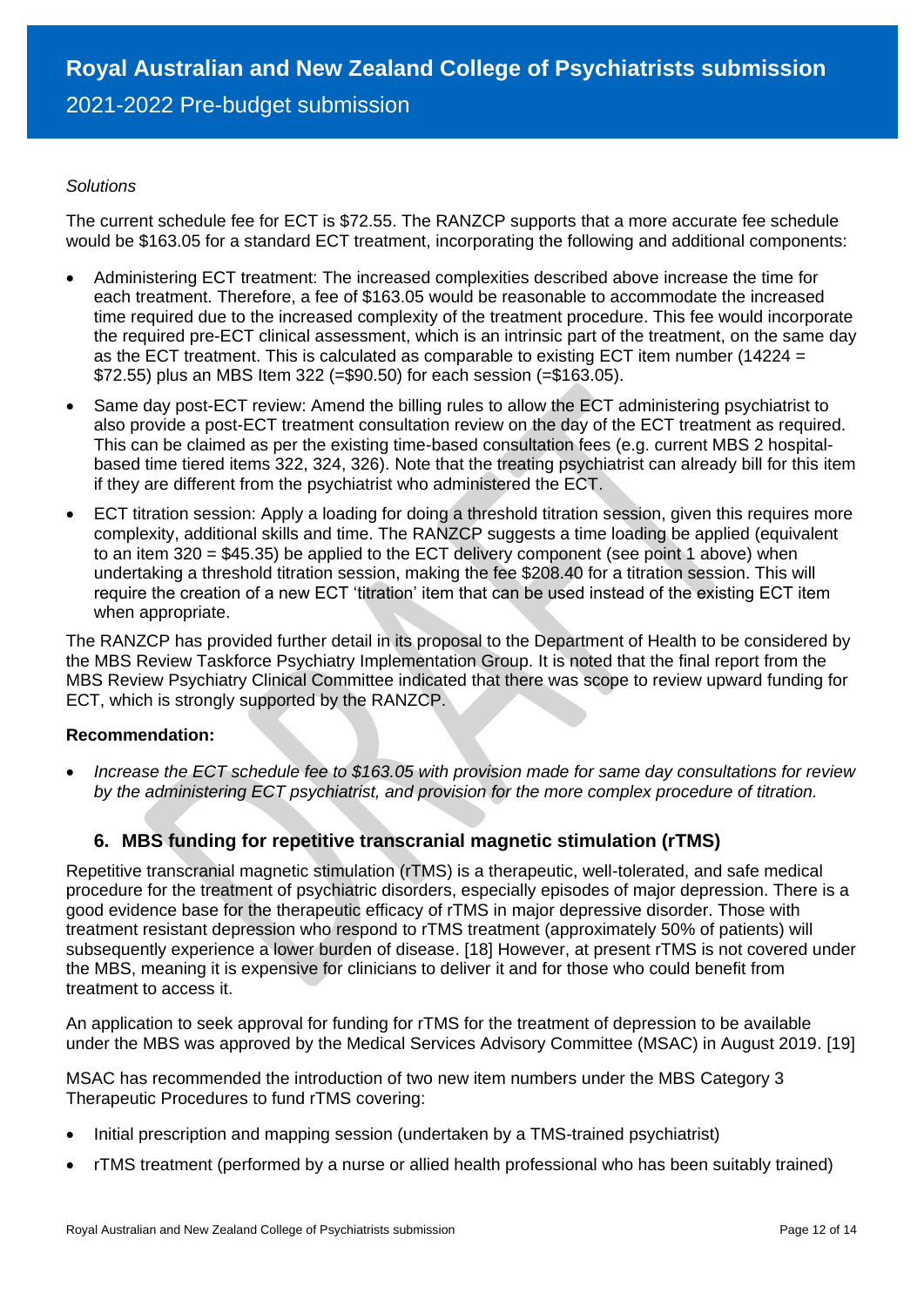#### *Solution*

Given the significant evidence for rTMS as an effective treatment for depression, and the clearly defined standards for the delivery of rTMS [20], the RANZCP supports that it should be accessible in public and private mental health services in addition to the current spectrum of treatments. It should be affordable and, where appropriate, offered as a therapeutic option for the treatment of major depression. The financial and budgetary implications for the implementation of these rTMS item numbers are outlined in detail in the [MSAC public summary document](http://www.msac.gov.au/internet/msac/publishing.nsf/Content/1196.2-public) [see table 8]. [19]

#### **Recommendation:**

• *Fully implement the new MBS item numbers proposed for rTMS for the treatment of depression, as recommended by MSAC.*

Royal Australian and New Zealand College of Psychiatrists submission Page 13 of 14